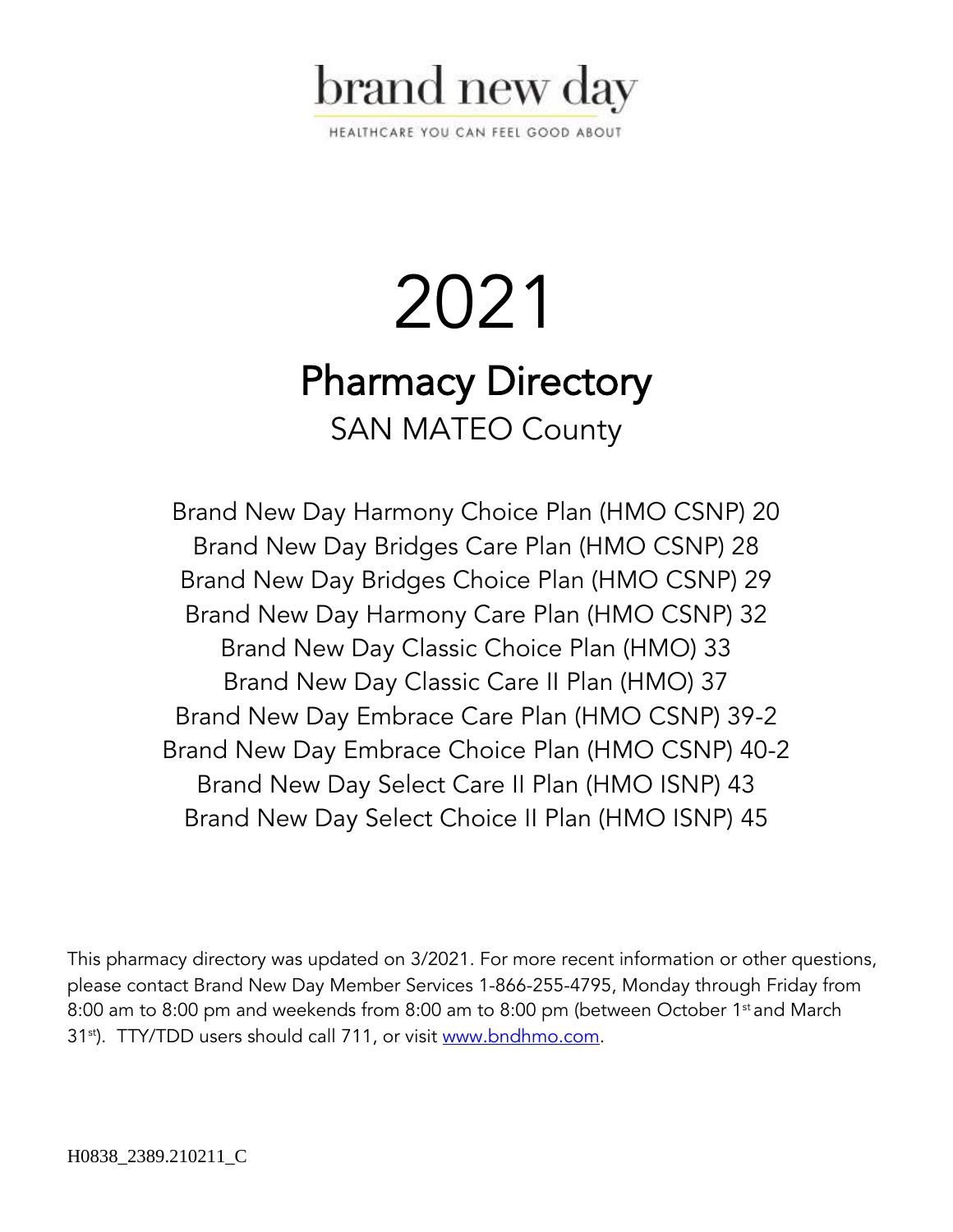Changes to our pharmacy network may occur during the benefit year. An updated Pharmacy Directory is located on our website at www.bndhmo.com/provider search. You may also call Member Services for updated providers.

## Introduction

This booklet provides a list of Brand New Day's network pharmacies. To get a complete description of your prescription coverage, including how to fill your prescriptions, please review the Evidence of Coverage and Brand New Day's formulary.

We call the pharmacies on this list our "network pharmacies" because we have made arrangements with them to provide prescription drugs to Plan members. In most cases, your prescriptions are covered under Brand New Day only if they are filled at a network pharmacy. Once you go to one pharmacy, you are not required to continue going to the same pharmacy to fill your prescription but can switch to any other of our network pharmacies. We will fill prescriptions at non-network pharmacies under certain circumstances as described in your Evidence of Coverage.

All network pharmacies may not be listed in this directory. Pharmacies may have been added or removed from the list after this directory was printed. This means the pharmacies listed here may no longer be in our network, or there may be newer pharmacies in our network that are not listed. This list is current as of 3/2021. For the most current list, please contact us. Our contact information appears on the front and back cover pages.

You can get prescription drugs shipped to your home through our network mail order delivery program. For more information, please contact us or see the mail order section of this pharmacy directory.

This directory is for SAN MATEO county which includes the area in which you live. However, we cover a larger service area, and there are more pharmacies where your prescriptions may be covered by our Plan. For information on more pharmacies in our plan network not listed in this directory please contact Brand New Day Member Service.

If you have questions about any of the above, please see the first and last cover pages of this directory for information on how to contact Brand New Day.

The following is a directory of Brand New Day Network pharmacies. The pharmacies are grouped by type of pharmacy. Under each pharmacy type is an alphabetical listing by county of Brand New Day network pharmacies.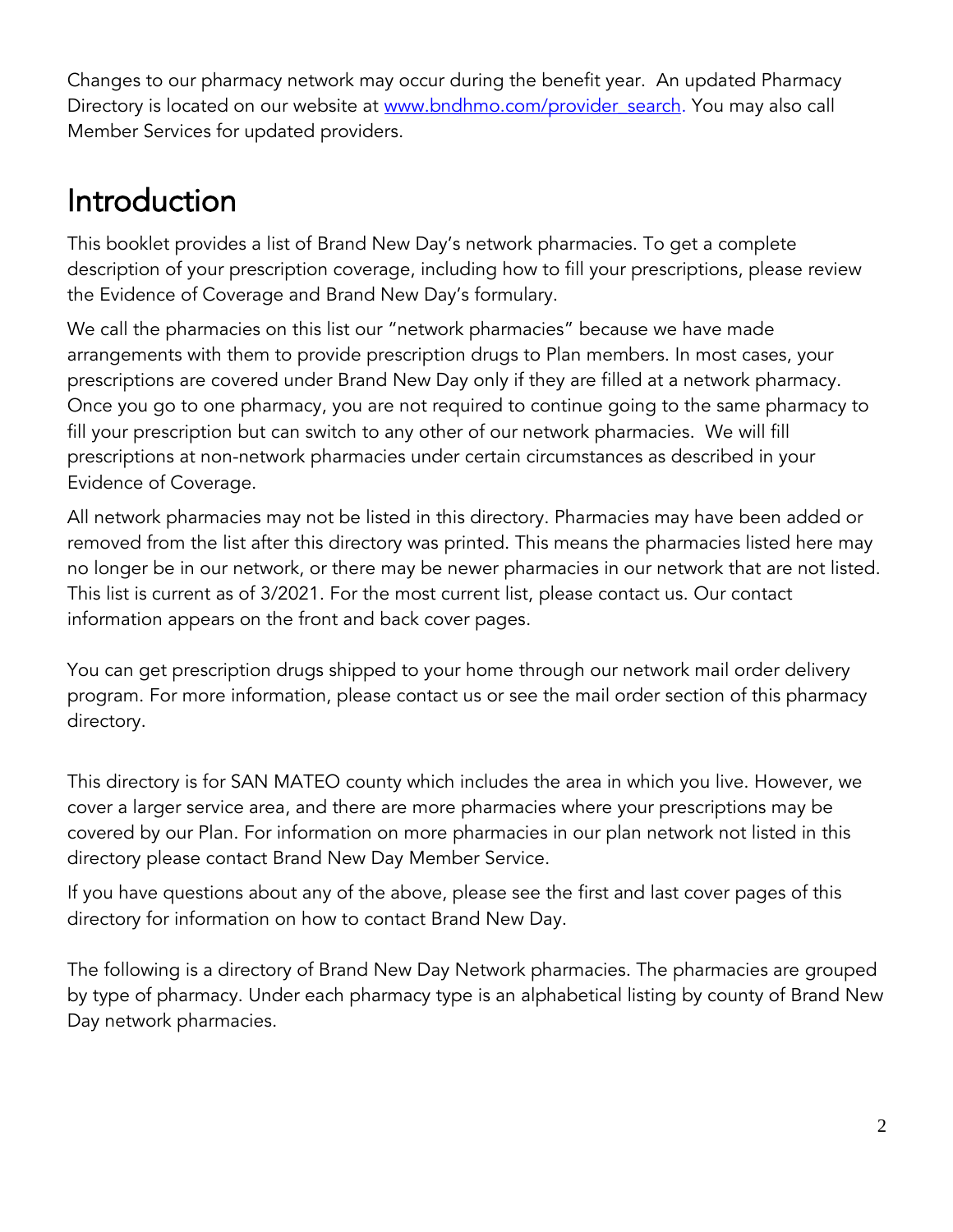## Table of Contents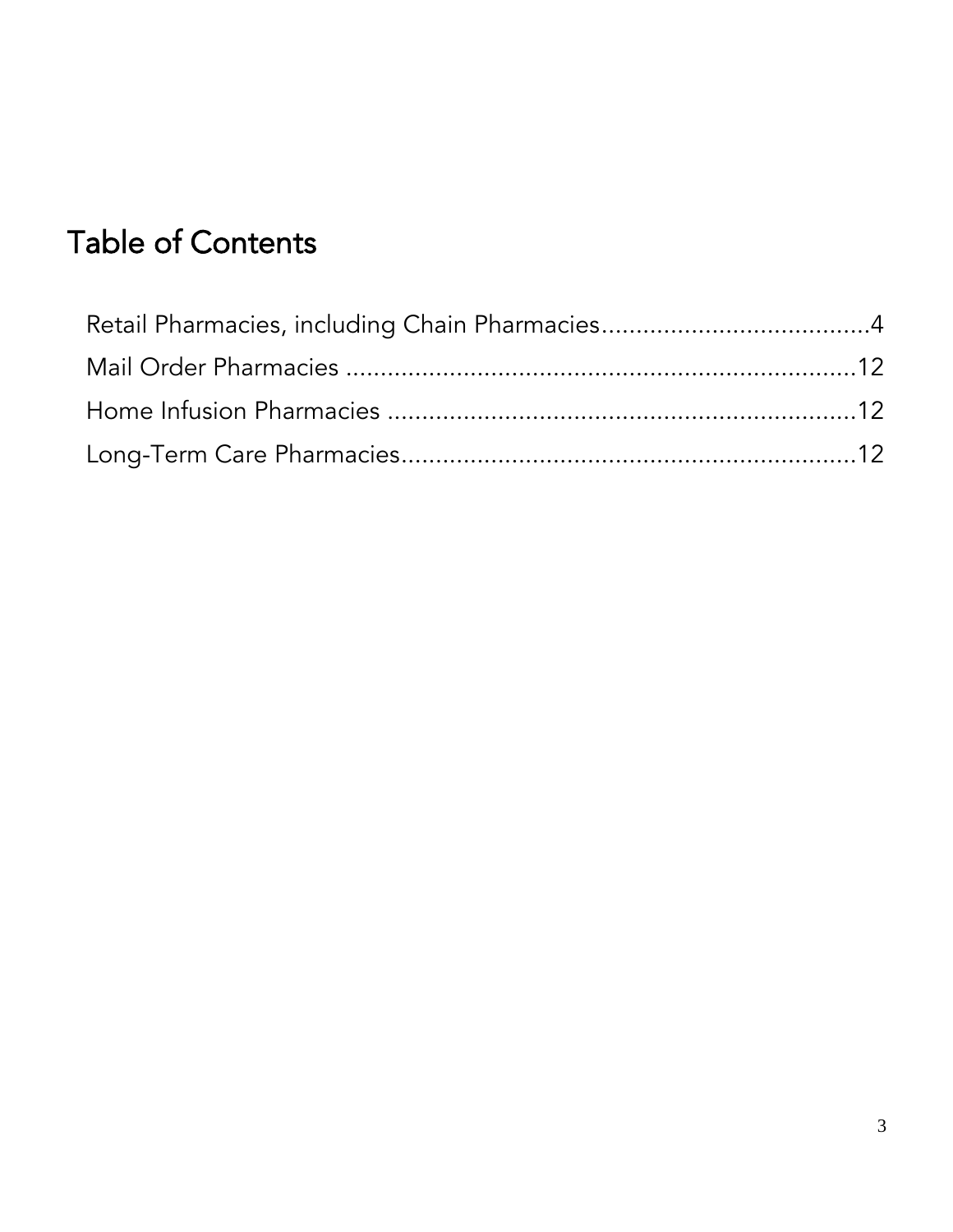### <span id="page-3-0"></span>Retail Pharmacies, including Chain Pharmacies

BELMONT SAFEWAY PHARMACY #1138 1100 EL CAMINO REAL BELMONT CA 94002- 3904 650-596-1735 Hours: Sunday 10am - 5pm, Monday 9am - 8pm, Tuesday 9am - 8pm, Wednesday 9am - 8pm, Thursday 9am - 8pm, Friday 9am - 8pm, Saturday 9am - 5pm Open 24 hours? N

WALGREENS #63 900 RALSTON AVE BELMONT CA 94002- 2208 650-592-7224 Hours: Sunday 10am - 6pm, Monday 8am - 9pm, Tuesday 8am - 9pm, Wednesday 8am - 9pm, Thursday 8am - 9pm, Friday 8am - 9pm, Saturday 9am - 6pm Open 24 hours? N

BURLINGAME

1750 MEDICAL CENTER PHARMACY 1750 EL CAMINO REAL STE 101 BURLINGAME CA 94010-3208 650-692-1686 Hours: Closed on Sunday, Monday 9am - 5:30pm, Tuesday 9am - 5:30pm, Wednesday 9am - 5:30pm, Thursday 9am - 5:30pm, Friday 9am - 5:30pm, Closed on Saturday Open 24 hours? N

A & O PENINSULA PHARMACY 1828 EL CAMINO REAL STE 104 BURLINGAME CA 94010-3103 650-692-6569 Hours: Closed on Sunday, Monday 9am - 6pm, Tuesday 9am - 6pm, Wednesday 9am - 6pm, Thursday 9am - 6pm, Friday 9am - 6pm,

Closed on Saturday Open 24 hours? N

CVS PHARMACY #09811 1871 EL CAMINO REAL BURLINGAME CA 94010-0000 650-692-5065 Hours: NR Open 24 hours? Y

NOWRX 800 BURLWAY RD BURLINGAME CA 94010-1706 650-386-5761 Hours: Closed on Sunday, Monday 9am - 5pm, Tuesday 9am - 5pm, Wednesday 9am - 5pm, Thursday 9am - 5pm, Friday 9am - 5pm, Closed on Saturday Open 24 hours? N

SAFEWAY PHARMACY #1547 1450 HOWARD AVENUE BURLINGAME CA 94010-4202

650-343-3932 Hours: Sunday 10am - 5pm, Monday 9am - 8pm, Tuesday 9am - 8pm, Wednesday 9am - 8pm, Thursday 9am - 8pm, Friday 9am - 8pm, Saturday 9am - 5pm Open 24 hours? N

WALGREENS #12257 260 EL CAMINO REAL BURLINGAME CA 94010-5120 650-342-2977 Hours: Sunday 10am - 6pm, Monday 8am - 9pm, Tuesday 8am - 9pm, Wednesday 8am - 9pm, Thursday 8am - 9pm, Friday 8am - 9pm, Saturday 9am - 6pm Open 24 hours? N

WALGREENS #6655 1160 BROADWAY BURLINGAME CA 94010-3422 650-347-3026 Hours: Sunday 10am - 6pm,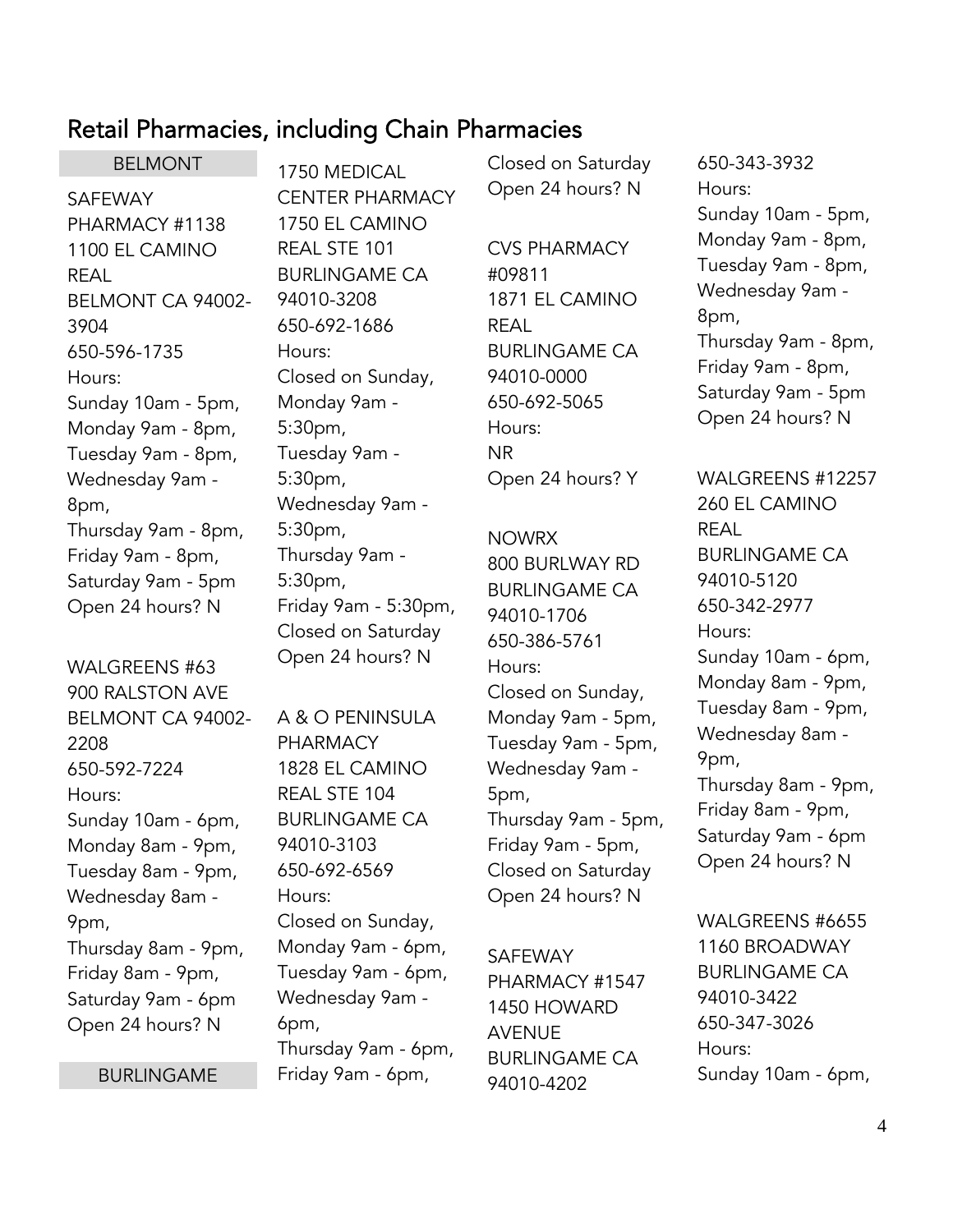Monday 8am - 9pm, Tuesday 8am - 9pm, Wednesday 8am - 9pm, Thursday 8am - 9pm, Friday 8am - 9pm, Saturday 9am - 6pm Open 24 hours? N

#### COLMA

CVS PHARMACY #16111 5001 JUNIPERO SERRA BLVD COLMA CA 94014- 0000 415-570-0011 Hours: Sunday 11am - 5pm, Monday 9am - 7pm, Tuesday 9am - 7pm, Wednesday 9am - 7pm, Thursday 9am - 7pm, Friday 9am - 7pm, Saturday 9am - 5pm Open 24 hours? N

#### DALY CITY

CARE4U HEALTH MART PHARMACY 901 CAMPUS DRIVE, SUITE 206 DALY CITY CA 94015- 4900 650-226-8002 Hours: Closed on Sunday,

Monday 9:30am - 6pm, Tuesday 9:30am - 6pm, Wednesday 9:30am - 6pm, Thursday 9:30am - 6pm, Friday 9:30am - 6pm, Closed on Saturday Open 24 hours? N

CHINESE HOSPITAL PHARMACY 386 GELLERT BLVD SUITE A DALY CITY CA 94015- 0000 650-761-3560 Hours: Closed on Sunday, Monday 9am - 5:30pm, Tuesday 9am - 5:30pm, Wednesday 9am - 5:30pm, Thursday 9am - 5:30pm, Friday 9am - 5:30pm, Saturday 9am - 5:30pm Open 24 hours? N

CVS PHARMACY #09752 375 GELLERT BLVD DALY CITY CA 94015- 0000

650-994-0752 Hours: Sunday 10am - 6pm, Monday 9am - 9pm, Tuesday 9am - 9pm, Wednesday 9am - 9pm, Thursday 9am - 9pm, Friday 9am - 9pm, Saturday 9am - 6pm Open 24 hours? N

CVS PHARMACY #10165 135 PIERCE ST DALY CITY CA 94015- 1934 650-992-2521 Hours: Sunday 10am - 6pm, Monday 8am - 9pm, Tuesday 8am - 9pm, Wednesday 8am - 9pm, Thursday 8am - 9pm, Friday 8am - 9pm, Saturday 10am - 6pm Open 24 hours? N

CVS PHARMACY #16746 133 SERRAMONTE **CTR** DALY CITY CA 94015- 0000 650-755-4668 Hours: Sunday 9am - 6pm, Monday 9am - 9pm,

Tuesday 9am - 9pm, Wednesday 9am - 9pm, Thursday 9am - 9pm, Friday 9am - 9pm, Saturday 9am - 6pm Open 24 hours? N

LUCKY CALIFORNIA PHARMACY 6843 MISSION BLVD DALY CITY CA 94014- 0000 650-992-9490 Hours: Sunday 10am - 5pm, Monday 9am - 8pm, Tuesday 9am - 8pm, Wednesday 9am - 8pm, Thursday 9am - 8pm, Friday 9am - 8pm, Saturday 9am - 5pm Open 24 hours? N

WALGREENS #1807 22 SAN PEDRO ROAD DALY CITY CA 94014- 2528 650-756-3412 Hours: Sunday 10am - 6pm, Monday 8am - 9pm, Tuesday 8am - 9pm, Wednesday 8am - 9pm, Thursday 8am - 9pm, Friday 8am - 9pm,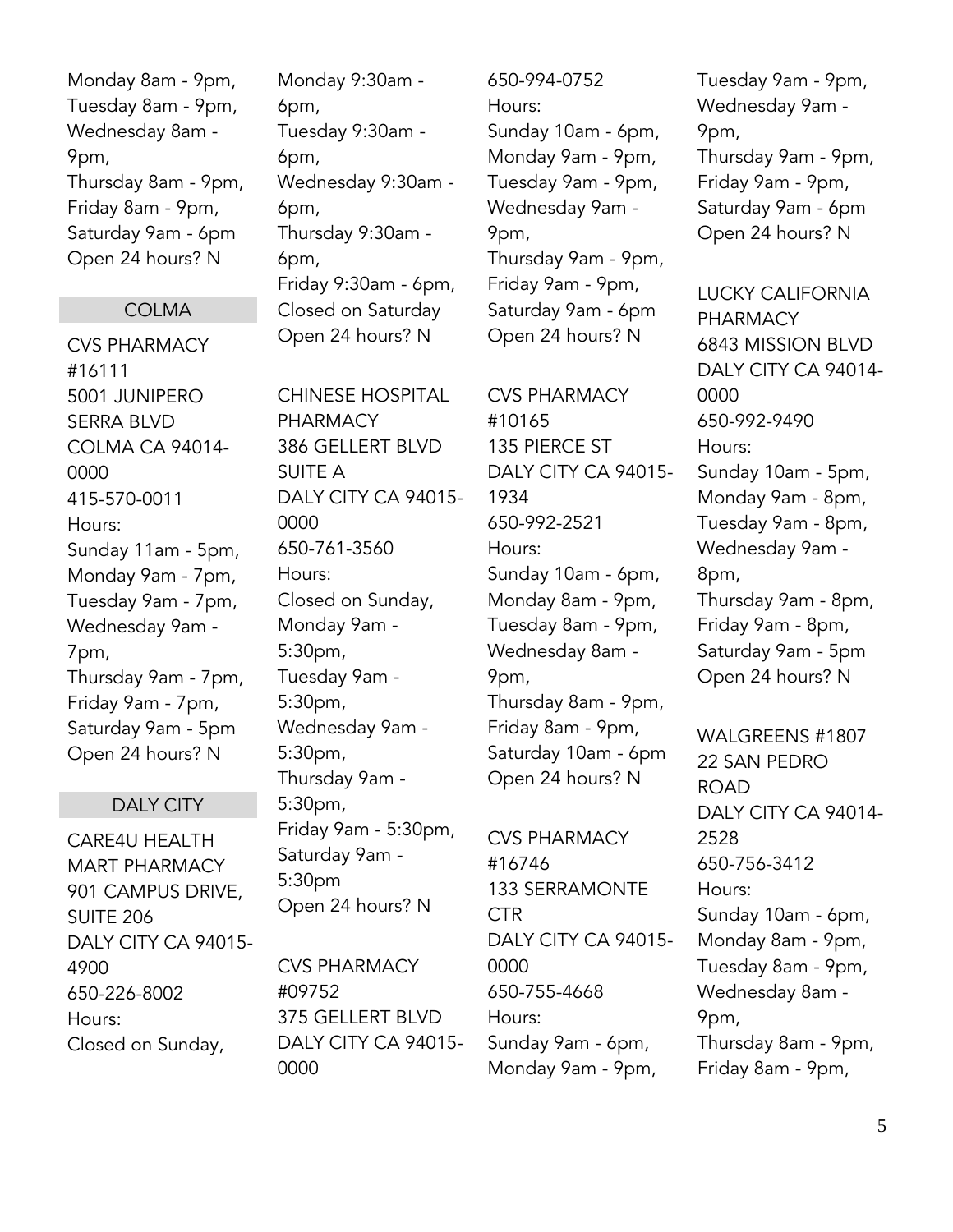Saturday 9am - 6pm Open 24 hours? N

WALGREENS #324 216 WESTLAKE **CENTER** DALY CITY CA 94015- 1430 650-756-4535 Hours: NR Open 24 hours? Y

FOSTER CITY

COSTCO PHARMACY #147 1001 METRO CENTER BLVD FOSTER CITY CA 94404-2177 650-286-0759 Hours: Closed on Sunday, Monday 9am - 5pm, Tuesday 9am - 5pm, Wednesday 9am - 5pm, Thursday 9am - 5pm, Friday 9am - 5pm, Saturday 9am - 6pm Open 24 hours? N

CVS PHARMACY #09879 987 E HILLSDALE BLVD FOSTER CITY CA 94404-0000

650-570-4693 Hours: Sunday 9am - 6pm, Monday 8am - 9pm, Tuesday 8am - 9pm, Wednesday 8am - 9pm, Thursday 8am - 9pm, Friday 8am - 9pm, Saturday 9am - 6pm Open 24 hours? N

LUCKY PHARMACY 919 EDGEWATER BLVD FOSTER CITY CA 94404-0000 650-572-1167 Hours: Sunday 10am - 5pm, Monday 9am - 8pm, Tuesday 9am - 8pm, Wednesday 9am - 8pm, Thursday 9am - 8pm, Friday 9am - 8pm, Saturday 9am - 5pm Open 24 hours? N

#### HALF MOON BAY

CVS PHARMACY #09216 60 N CABRILLO HWY HALF MOON BAY CA 94019-0000 650-726-6684 Hours: Sunday 10am - 5pm, Monday 8am - 9pm,

Tuesday 8am - 9pm, Wednesday 8am - 9pm, Thursday 8am - 9pm, Friday 8am - 9pm, Saturday 9am - 6pm Open 24 hours? N

HALF MOON BAY PHARMACY 40 STONE PINE RD STE I HALF MOON BAY CA 94019-0000 650-726-5542 Hours: Closed on Sunday, Monday 9am - 6:30pm, Tuesday 9am - 6:30pm, Wednesday 9am - 6:30pm, Thursday 9am - 6:30pm, Friday 9am - 6:30pm, Saturday 9am - 2pm Open 24 hours? N

RITE AID PHARMACY 05885 170 SAN MATEO ROAD HALF MOON BAY SHOPPING **CENTER** HALF MOON BAY CA 94019-1706 650-726-2511 Hours:

Sunday 10am - 6pm, Monday 9am - 9pm, Tuesday 9am - 9pm, Wednesday 9am - 9pm, Thursday 9am - 9pm, Friday 9am - 9pm, Saturday 9am - 6pm Open 24 hours? N

#### MENLO PARK

CVS PHARMACY #09330 325 SHARON PARK DR MENLO PARK CA 94025-0000 650-854-4636 Hours: Sunday 9am - 6pm, Monday 8am - 9pm, Tuesday 8am - 9pm, Wednesday 8am - 9pm, Thursday 8am - 9pm, Friday 8am - 9pm, Saturday 9am - 6pm Open 24 hours? N

CVS PHARMACY #10240 700 EL CAMINO REAL MENLO PARK CA 94025-4847 650-566-1405 Hours: Sunday 10am - 5pm, Monday 9am - 9pm,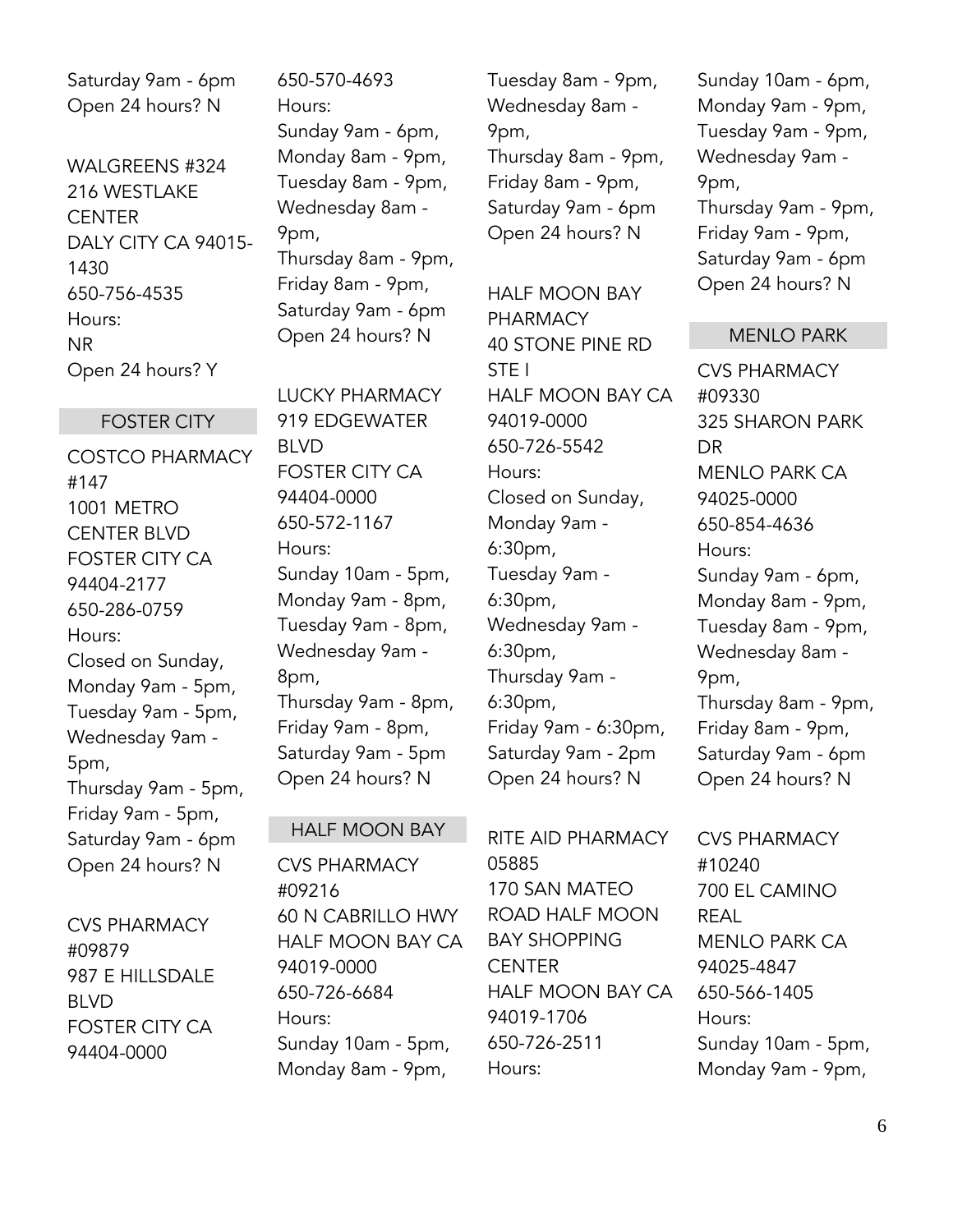Tuesday 9am - 9pm, Wednesday 9am - 9pm, Thursday 9am - 9pm, Friday 9am - 9pm, Saturday 10am - 5pm Open 24 hours? N

PHARMACA INTEGRATIVE PHARMACY 871 SANTA CRUZ AVE MENLO PARK CA 94025-4629 650-618-6310 Hours: Sunday 10am - 6pm, Monday 9am - 7pm, Tuesday 9am - 7pm, Wednesday 9am - 7pm, Thursday 9am - 7pm, Friday 9am - 7pm, Saturday 9am - 6pm Open 24 hours? N

SAFEWAY PHARMACY #2719 525 EL CAMINO REAL MENLO PARK CA 94025-5108 650-847-2905 Hours: Sunday 10am - 6pm, Monday 9am - 9pm, Tuesday 9am - 9pm,

Wednesday 9am - 9pm, Thursday 9am - 9pm, Friday 9am - 9pm, Saturday 9am - 7pm Open 24 hours? N

WALGREENS #7087 643 SANTA CRUZ AVE MENLO PARK CA 94025-4502 650-321-1530 Hours: Sunday 10am - 6pm, Monday 8am - 9pm, Tuesday 8am - 9pm, Wednesday 8am - 9pm, Thursday 8am - 9pm, Friday 8am - 9pm, Saturday 9am - 6pm Open 24 hours? N

#### MILLBRAE

SAFEWAY PHARMACY #2878 525 EL CAMINO REAL MILLBRAE CA 94030- 2030 650-652-3477 Hours: Sunday 10am - 5pm, Monday 9am - 8pm, Tuesday 9am - 8pm, Wednesday 9am - 8pm, Thursday 9am - 8pm,

Friday 9am - 8pm, Saturday 9am - 5pm Open 24 hours? N

WALGREENS #625 615 BROADWAY MILLBRAE CA 94030- 1909 650-697-0166 Hours: Sunday 10am - 6pm, Monday 8am - 9pm, Tuesday 8am - 9pm, Wednesday 8am - 9pm, Thursday 8am - 9pm, Friday 8am - 9pm, Saturday 9am - 6pm Open 24 hours? N

WALGREENS #7970 45 S EL CAMINO REAL MILLBRAE CA 94030- 3124 650-697-3970 Hours: NR

Open 24 hours? Y

#### PACIFICA

RITE AID PHARMACY 05890 1400 LINDA MAR BOULEVARD PACIFICA CA 94044- 4327 650-359-6691 Hours:

Sunday 10am - 6pm, Monday 8am - 10pm, Tuesday 8am - 10pm, Wednesday 8am - 10pm, Thursday 8am - 10pm, Friday 8am - 10pm, Saturday 9am - 6pm Open 24 hours? N

RITE AID PHARMACY 05891 200 FAIRMONT SHOPPING CENTER PACIFICA CA 94044- 1240 650-355-5810 Hours: Sunday 10am - 6pm, Monday 8am - 10pm, Tuesday 8am - 10pm, Wednesday 8am - 10pm, Thursday 8am - 10pm, Friday 8am - 10pm, Saturday 9am - 6pm

Open 24 hours? N WALGREENS #11261 520 PALMETTO AVE PACIFICA CA 94044- 1842 650-355-9901 Hours: Sunday 10am - 6pm, Monday 8am - 9pm, Tuesday 8am - 9pm,

Wednesday 8am -

9pm,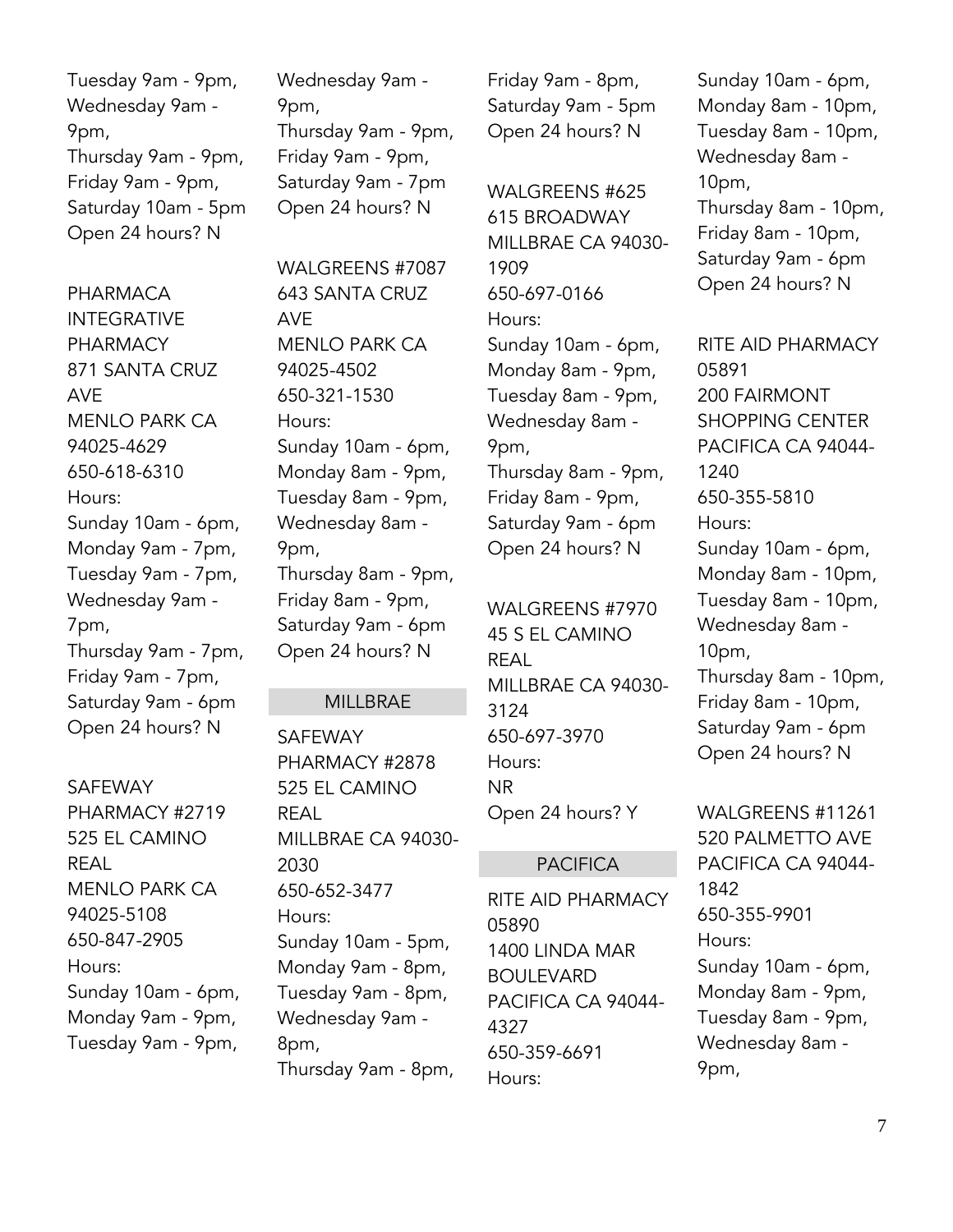Thursday 8am - 9pm, Friday 8am - 9pm, Saturday 9am - 6pm Open 24 hours? N

Saturday 9am - 6pm Open 24 hours? N

REDWOOD CITY

COSTCO PHARMACY #1042 2300 MIDDLEFIELD RD REDWOOD CITY CA 94063-2854 650-365-1703 Hours: Closed on Sunday, Monday 10am - 7pm, Tuesday 10am - 7pm, Wednesday 10am - 7pm, Thursday 10am - 7pm, Friday 10am - 7pm, Saturday 9am - 6pm Open 24 hours? N

CVS PHARMACY #09329 1039 EL CAMINO REAL REDWOOD CITY CA 94063-0000 650-780-9910 Hours: Sunday 10am - 6pm, Monday 9am - 9pm, Tuesday 9am - 9pm, Wednesday 9am - 9pm, Thursday 9am - 9pm, Friday 9am - 9pm,

CVS PHARMACY #09690 1301 BROADWAY REDWOOD CITY CA 94063-0000 650-364-2111 Hours: Sunday 10am - 6pm, Monday 9am - 9pm, Tuesday 9am - 9pm, Wednesday 9am - 9pm, Thursday 9am - 9pm, Friday 9am - 9pm, Saturday 9am - 6pm Open 24 hours? N

CVS PHARMACY #16112 2485 EL CAMINO REAL REDWOOD CITY CA 94063-0000 650-549-0000 Hours: Sunday 11am - 5pm, Monday 9am - 7pm, Tuesday 9am - 7pm, Wednesday 9am - 7pm, Thursday 9am - 7pm, Friday 9am - 7pm, Saturday 9am - 5pm Open 24 hours? N

FAIR OAKS **COMMUNITY PHARMACY** 2710 MIDDLEFIELD ROAD, SUITE 125 REDWOOD CITY CA 94063-0000 650-480-6040 Hours: Closed on Sunday, Monday 9am - 6pm, Tuesday 9am - 6pm, Wednesday 9am - 6pm, Thursday 9am - 6pm, Friday 9am - 6pm, Closed on Saturday Open 24 hours? N

NOB HILL PHARMACY #628 270 REDWOOD SHORES PARKWAY REDWOOD CITY CA 94065-0000 650-631-1685 Hours: Sunday 9am - 5pm, Monday 9am - 9pm, Tuesday 9am - 9pm, Wednesday 9am - 9pm, Thursday 9am - 9pm, Friday 9am - 9pm, Saturday 9am - 5pm Open 24 hours? N

RITE AID PHARMACY 05892

340 WOODSIDE PI A7A REDWOOD CITY CA 94061-3259 650-368-7008 Hours: Sunday 10am - 6pm, Monday 8am - 10pm, Tuesday 8am - 10pm, Wednesday 8am - 10pm, Thursday 8am - 10pm, Friday 8am - 10pm, Saturday 9am - 6pm Open 24 hours? N

RITE AID PHARMACY 05893 2150 ROOSEVELT AVENUE REDWOOD CITY CA 94061-1304 650-369-2071 Hours: Sunday 10am - 6pm, Monday 9am - 9pm, Tuesday 9am - 9pm, Wednesday 9am - 9pm, Thursday 9am - 9pm, Friday 9am - 9pm, Saturday 9am - 6pm Open 24 hours? N

SAFEWAY PHARMACY #0305 1071 EL CAMINO REAL REDWOOD CITY CA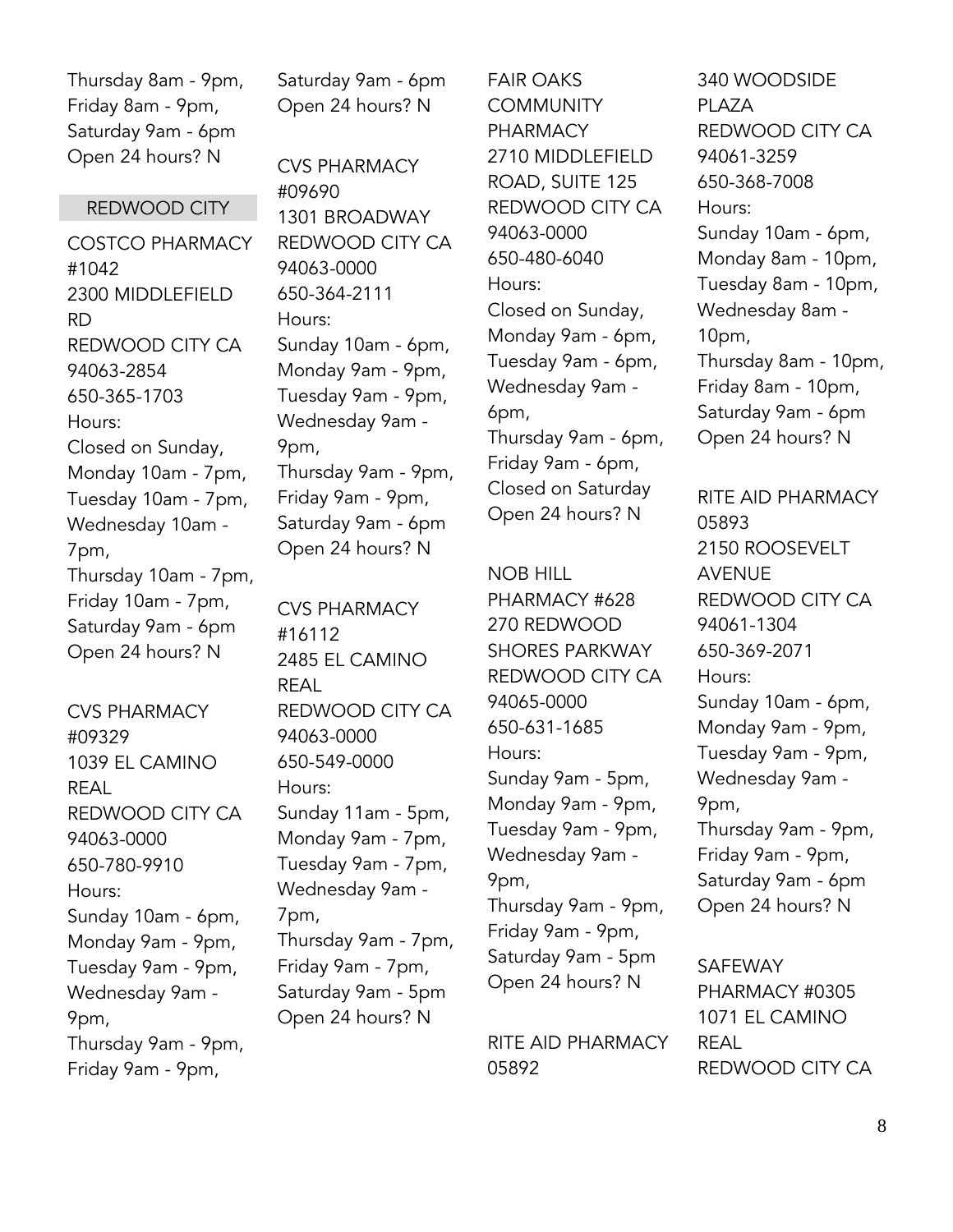94063-1689 650-306-1902 Hours: Sunday 10am - 5pm, Monday 9am - 8pm, Tuesday 9am - 8pm, Wednesday 9am - 8pm, Thursday 9am - 8pm, Friday 9am - 8pm, Saturday 9am - 5pm Open 24 hours? N

### SAFEWAY PHARMACY #0747 850 WOODSIDE RD REDWOOD CITY CA 94061-3746 650-365-3682 Hours: Sunday 10am - 5pm, Monday 9am - 8pm, Tuesday 9am - 8pm, Wednesday 9am - 8pm, Thursday 9am - 8pm, Friday 9am - 8pm, Saturday 9am - 5pm Open 24 hours? N

#### S SAN FRANCISCO

COSTCO PHARMACY #475 1600 EL CAMINO REAL S SAN FRANCISCO CA 94080-1206 650-757-3002 Hours:

Closed on Sunday, Monday 10am - 7pm, Tuesday 10am - 7pm, Wednesday 10am - 7pm, Thursday 10am - 7pm, Friday 10am - 7pm, Saturday 9am - 6pm Open 24 hours? N

SUNSHINE CENTER PHARMACY 1166 OLD MISSION RD S SAN FRANCISCO CA 94080-0000 650-589-4133 Hours: Closed on Sunday, Monday 10am - 6:30pm, Tuesday 10am - 6:30pm, Wednesday 10am - 6:30pm, Thursday 10am - 6:30pm, Friday 10am - 6:30pm, Saturday 10am - 1:30pm Open 24 hours? N

WALGREENS #15397 2238 **WESTBOROUGH** BLVD S SAN FRANCISCO CA 94080-5405

650-873-0551 Hours: NR Open 24 hours? Y

WALGREENS #3346 399 EL CAMINO REAL S SAN FRANCISCO CA 94080-5923 650-583-8685 Hours: Sunday 8am - 9pm, Monday 8am - 9pm, Tuesday 8am - 9pm, Wednesday 8am - 9pm, Thursday 8am - 9pm, Friday 8am - 9pm, Saturday 8am - 9pm Open 24 hours? N

#### S. SAN FRANCISCO

COSTCO PHARMACY #422 451 S AIRPORT BLVD S. SAN FRANCISCO CA 94080-6909 650-872-0637 Hours: Closed on Sunday, Monday 10am - 7pm, Tuesday 10am - 7pm, Wednesday 10am - 7pm, Thursday 10am - 7pm, Friday 10am - 7pm,

Saturday 9am - 6pm Open 24 hours? N

#### SAN BRUNO

CVS PHARMACY #09807 10 BAYHILL SHOPPING CENTER SAN BRUNO CA 94066-0000 650-873-9522 Hours: Sunday 9am - 6pm, Monday 8am - 9pm, Tuesday 8am - 9pm, Wednesday 8am - 9pm, Thursday 8am - 9pm, Friday 8am - 9pm, Saturday 9am - 6pm Open 24 hours? N

CVS PHARMACY #16439 1150 EL CAMINO REAL SAN BRUNO CA 94066-0000 650-825-2115 Hours: Sunday 11am - 5pm, Monday 9am - 7pm, Tuesday 9am - 7pm, Wednesday 9am - 7pm, Thursday 9am - 7pm, Friday 9am - 7pm,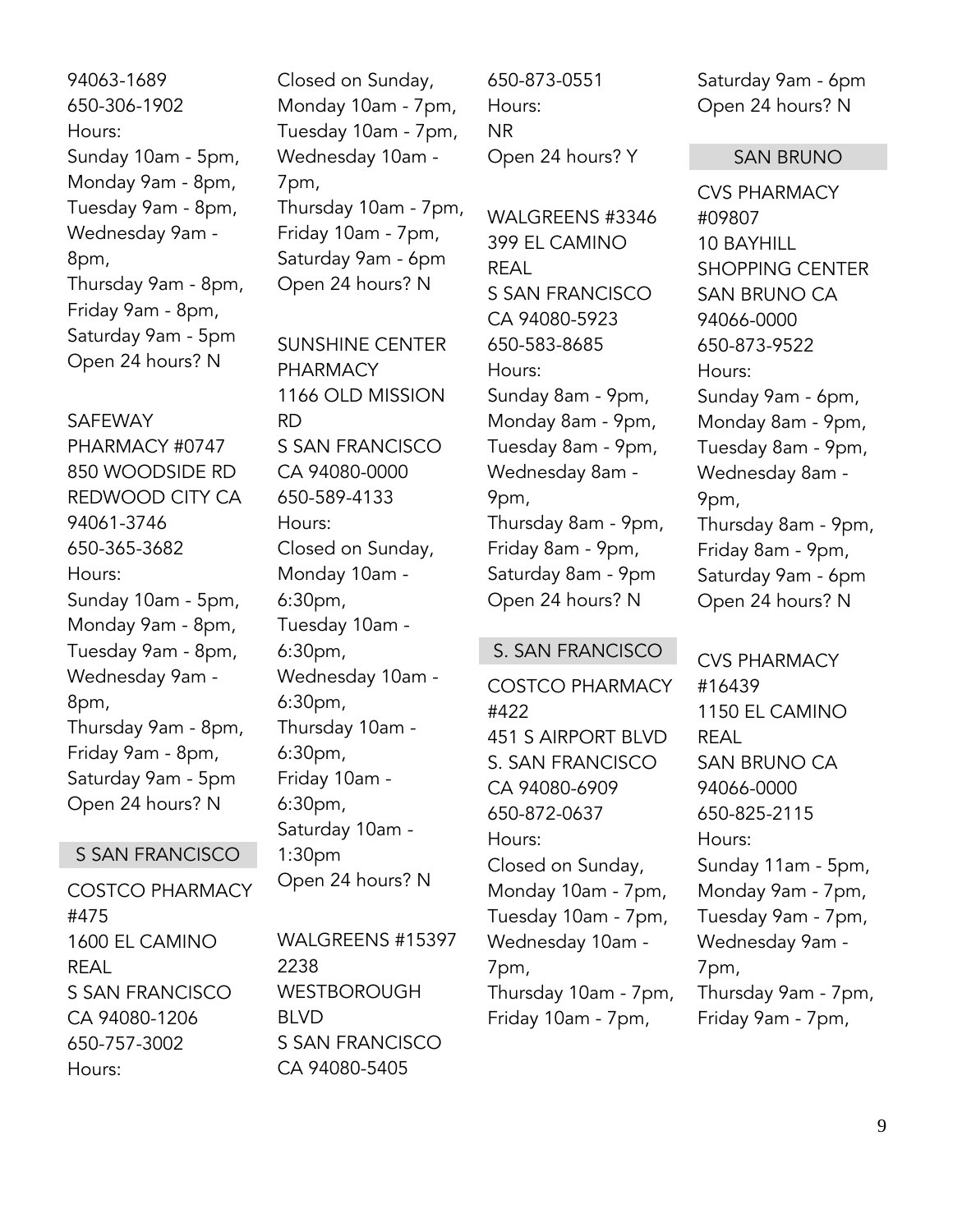Saturday 9am - 5pm Open 24 hours? N

LUCKY PHARMACY 1322 EL CAMINO REAL SAN BRUNO CA 94066-0000 650-742-9737 Hours: Closed on Sunday, Monday 9am - 7pm, Tuesday 9am - 7pm, Wednesday 9am - 7pm, Thursday 9am - 7pm, Friday 9am - 7pm, Saturday 9am - 5pm Open 24 hours? N

WALGREENS #2939 333 EL CAMINO REAL SAN BRUNO CA 94066-4839 650-737-5735 Hours: Sunday 10am - 6pm, Monday 8am - 9pm, Tuesday 8am - 9pm, Wednesday 8am - 9pm, Thursday 8am - 9pm, Friday 8am - 9pm, Saturday 9am - 6pm Open 24 hours? N

SAN CARLOS

ALPHASCRIPT 420 INDUSTRIAL RD SAN CARLOS CA 94070-6286 800-780-3584 Hours: Closed on Sunday, Monday 7am - 7pm, Tuesday 7am - 7pm, Wednesday 7am - 7pm, Thursday 7am - 7pm, Friday 7am - 7pm, Closed on Saturday Open 24 hours? N

CVS PHARMACY #00550 1324 SAN CARLOS AVE SAN CARLOS CA 94070-0000 650-591-7659 Hours: Sunday 10am - 5pm, Monday 8am - 9pm, Tuesday 8am - 9pm, Wednesday 8am - 9pm, Thursday 8am - 9pm, Friday 8am - 9pm, Saturday 10am - 6pm Open 24 hours? N

CVS PHARMACY #09172 11 EL CAMINO REAL SAN CARLOS CA 94070-0000

650-595-8511 Hours: Sunday 10am - 5pm, Monday 9am - 8pm, Tuesday 9am - 8pm, Wednesday 9am - 8pm, Thursday 9am - 8pm, Friday 9am - 8pm, Saturday 10am - 5pm Open 24 hours? N

LUCKY PHARMACY 1133 OLD COUNTY ROAD SAN CARLOS CA 94070-0000 650-637-1788 Hours: Closed on Sunday, Monday 9am - 7pm, Tuesday 9am - 7pm, Wednesday 9am - 7pm, Thursday 9am - 7pm, Friday 9am - 7pm, Saturday 10am - 3pm Open 24 hours? N

WALGREENS #2126 1414 EL CAMINO REAL SAN CARLOS CA 94070-5102 650-637-9777 Hours: NR Open 24 hours? Y

#### SAN MATEO

CVS PHARMACY #09554 77 BOVET RD SAN MATEO CA 94402-0000 650-349-6303 Hours: Sunday 10am - 5pm, Monday 8am - 9pm, Tuesday 8am - 9pm, Wednesday 8am - 9pm, Thursday 8am - 9pm, Friday 8am - 9pm, Saturday 10am - 6pm Open 24 hours? N

CVS PHARMACY #09833 4242 S EL CAMINO REAL SAN MATEO CA 94403-0000 650-573-5401 Hours: Sunday 10am - 5pm, Monday 9am - 9pm, Tuesday 9am - 9pm, Wednesday 9am - 9pm, Thursday 9am - 9pm, Friday 9am - 9pm, Saturday 10am - 6pm Open 24 hours? N

CVS PHARMACY #09940 872 N DELAWARE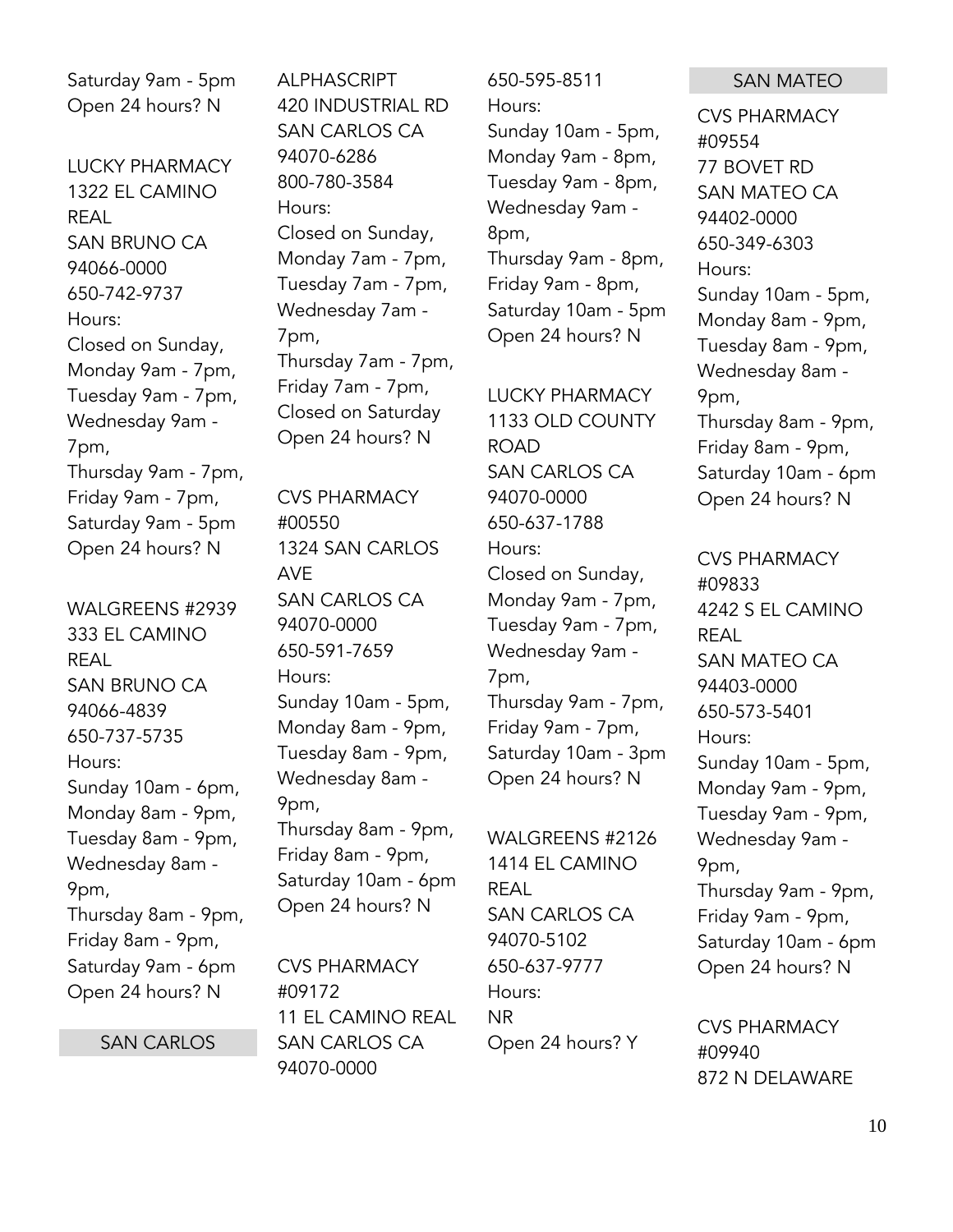SAN MATEO CA 94401-0000 650-342-7448 Hours: Sunday 10am - 6pm, Monday 9am - 9pm, Tuesday 9am - 9pm, Wednesday 9am - 9pm, Thursday 9am - 9pm, Friday 9am - 9pm, Saturday 9am - 5pm Open 24 hours? N

CVS PHARMACY #09977 124 DE ANZA BLVD SAN MATEO CA 94402-0000 650-572-2514 Hours: Sunday 10am - 5pm, Monday 9am - 8pm, Tuesday 9am - 8pm, Wednesday 9am - 8pm, Thursday 9am - 8pm, Friday 9am - 8pm, Saturday 10am - 6pm Open 24 hours? N

CVS PHARMACY #16490 2220 BRIDGEPOINTE PKWY SAN MATEO CA 94404-0000 650-393-2126 Hours:

Sunday 9am - 6pm, Monday 9am - 9pm, Tuesday 9am - 9pm, Wednesday 9am - 9pm, Thursday 9am - 9pm, Friday 9am - 9pm, Saturday 9am - 6pm Open 24 hours? N

RITE AID PHARMACY 05902 666 CONCAR DRIVE SAN MATEO CA 94402-2696 650-573-8551 Hours: Sunday 10am - 6pm, Monday 8am - 10pm, Tuesday 8am - 10pm, Wednesday 8am - 10pm, Thursday 8am - 10pm, Friday 8am - 10pm, Saturday 9am - 6pm Open 24 hours? N

RITE AID PHARMACY 05903 1320 WEST **HILLSDALE** BOULEVARD LAURELWOOD SHOPPING CENTER SAN MATEO CA 94403-3125 650-570-6094 Hours: Sunday 10am - 6pm,

Monday 9am - 9pm, Tuesday 9am - 9pm, Wednesday 9am - 9pm, Thursday 9am - 9pm, Friday 9am - 9pm, Saturday 9am - 6pm Open 24 hours? N

SAFEWAY PHARMACY #0970 1655 EL CAMINO REAL SAN MATEO CA 94402-3023 650-341-3305 Hours: Sunday 10am - 5pm, Monday 9am - 8pm, Tuesday 9am - 8pm, Wednesday 9am - 8pm, Thursday 9am - 8pm, Friday 9am - 8pm, Saturday 9am - 5pm Open 24 hours? N

SAN MATEO MEDICAL CENTER 222 W 39TH AVE #121 SAN MATEO CA 94403-0000 650-573-2366 Hours: Sunday 8am - 4:30pm, Monday 8am - 7pm, Tuesday 8am - 7pm, Wednesday 8am - 7pm, Thursday 8am - 7pm, Friday 8am - 7pm, Saturday 8am - 4:30pm Open 24 hours? N

TEDS VILLAGE PHARMACY INC 29 W 25TH AVE SAN MATEO CA 94403-2236 650-349-1373 Hours: Closed on Sunday, Monday 9am - 6pm, Tuesday 9am - 6pm, Wednesday 9am - 6pm, Thursday 9am - 6pm, Friday 9am - 6pm, Closed on Saturday Open 24 hours? N

WALGREENS #3296 191 EAST 3RD AVENUE SAN MATEO CA 94401-4012 650-342-2723 Hours: Sunday 10am - 6pm, Monday 8am - 9pm, Tuesday 8am - 9pm, Wednesday 8am - 9pm, Thursday 8am - 9pm, Friday 8am - 9pm,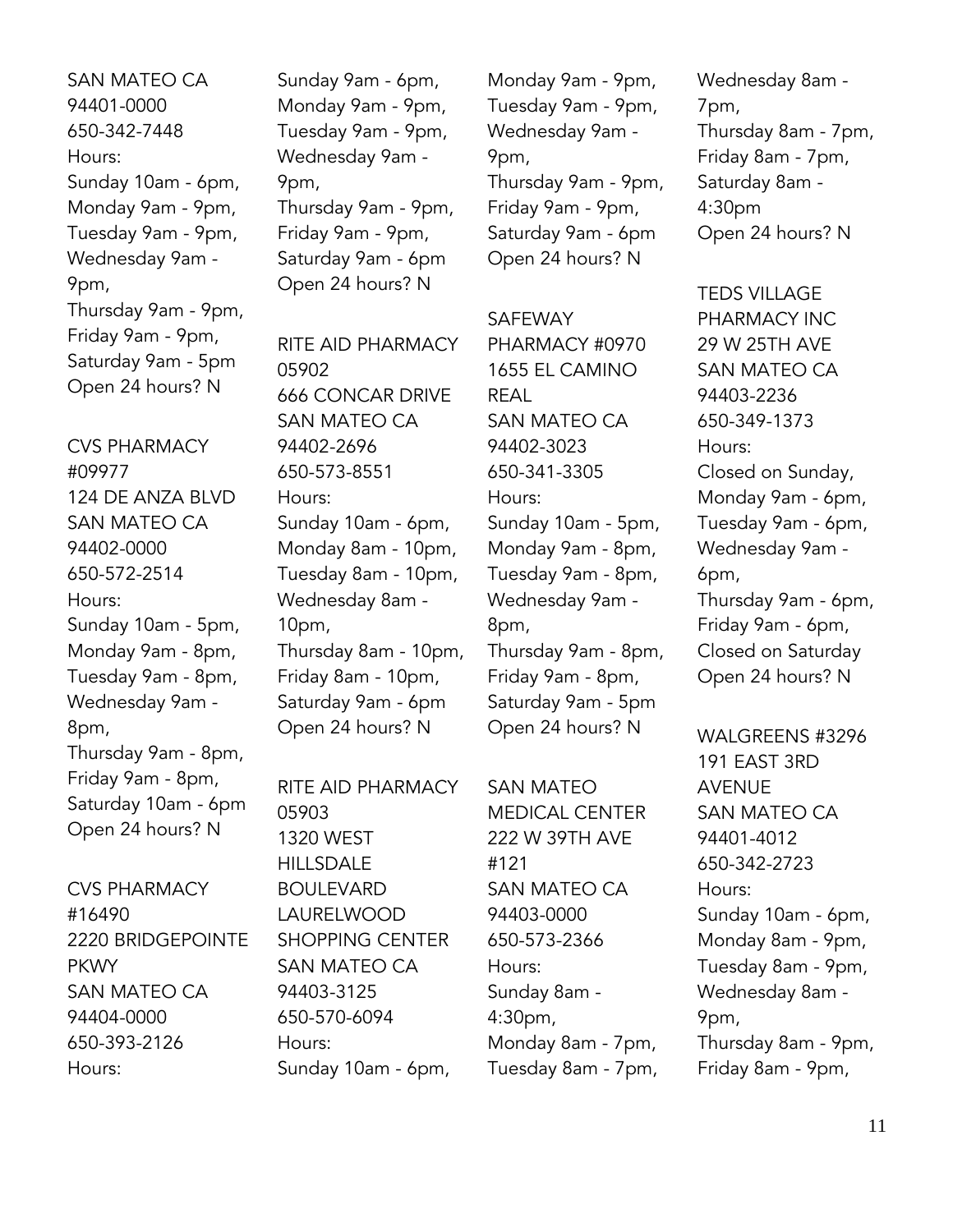| Saturday 9am - 6pm<br>Open 24 hours? N                                                                     | Monday 8am - 9pm,<br>Tuesday 8am - 9pm,                                                                                                               | <b>ANCHOR DRUGS III</b><br><b>161 SOUTH SPRUCE</b>                                                                                                       | Tuesday 9am -<br>5:30 <sub>pm</sub>                                                                                                             |
|------------------------------------------------------------------------------------------------------------|-------------------------------------------------------------------------------------------------------------------------------------------------------|----------------------------------------------------------------------------------------------------------------------------------------------------------|-------------------------------------------------------------------------------------------------------------------------------------------------|
| WALGREENS #5006<br>4070 S EL CAMINO<br><b>REAL</b><br>SAN MATEO CA<br>94403-4537<br>650-212-4600<br>Hours: | Wednesday 8am -<br>9pm,<br>Thursday 8am - 9pm,<br>Friday 8am - 9pm,<br>Saturday 9am - 6pm<br>Open 24 hours? N<br><b>SOUTH SAN</b><br><b>FRANCISCO</b> | <b>AVE</b><br><b>SOUTH SAN</b><br><b>FRANCISCO CA</b><br>94080-0000<br>650-360-5300<br>Hours:<br>Closed on Sunday,<br>Monday 9am -<br>5:30 <sub>pm</sub> | Wednesday 9am -<br>5:30 <sub>pm</sub><br>Thursday 9am -<br>5:30 <sub>pm</sub><br>Friday 9am - 5:30pm,<br>Saturday 9am - 2pm<br>Open 24 hours? N |
| Sunday 10am - 6pm,                                                                                         |                                                                                                                                                       |                                                                                                                                                          |                                                                                                                                                 |

## <span id="page-11-0"></span>Mail Order Pharmacies

You can get prescription drugs shipped to your home through our network mail order delivery program.

For refills of your mail order prescriptions, please contact us 15 days before you think the drugs you have on hand will run out to make sure your next order is shipped to you in time.

Typically, you should expect to receive your prescription drugs within 15 calendar days from the time that the mail order pharmacy receives the order. If you do not receive your prescription drug(s) within this time, please contact us at 1-866-255-4795 (TTY 711).

SAN CARLOS THE PILL CLUB 969 INDUSTRIAL RD STE G

SAN CARLOS CA 94070-4148 650-562-7271 Hours: Closed on Sunday,

Monday 9am - 5pm, Tuesday 9am - 5pm, Wednesday 9am - 5pm, Thursday 9am - 5pm,

Friday 9am - 5pm, Saturday 9am - 1pm Open 24 hours? N

## <span id="page-11-1"></span>Home Infusion Pharmacies

## <span id="page-11-2"></span>Long-Term Care Pharmacies

Residents of a long-term care facility may access their prescription drugs covered under Brand New Day through the facility's long-term care pharmacy or another network long-term care pharmacy.

#### BURLINGAME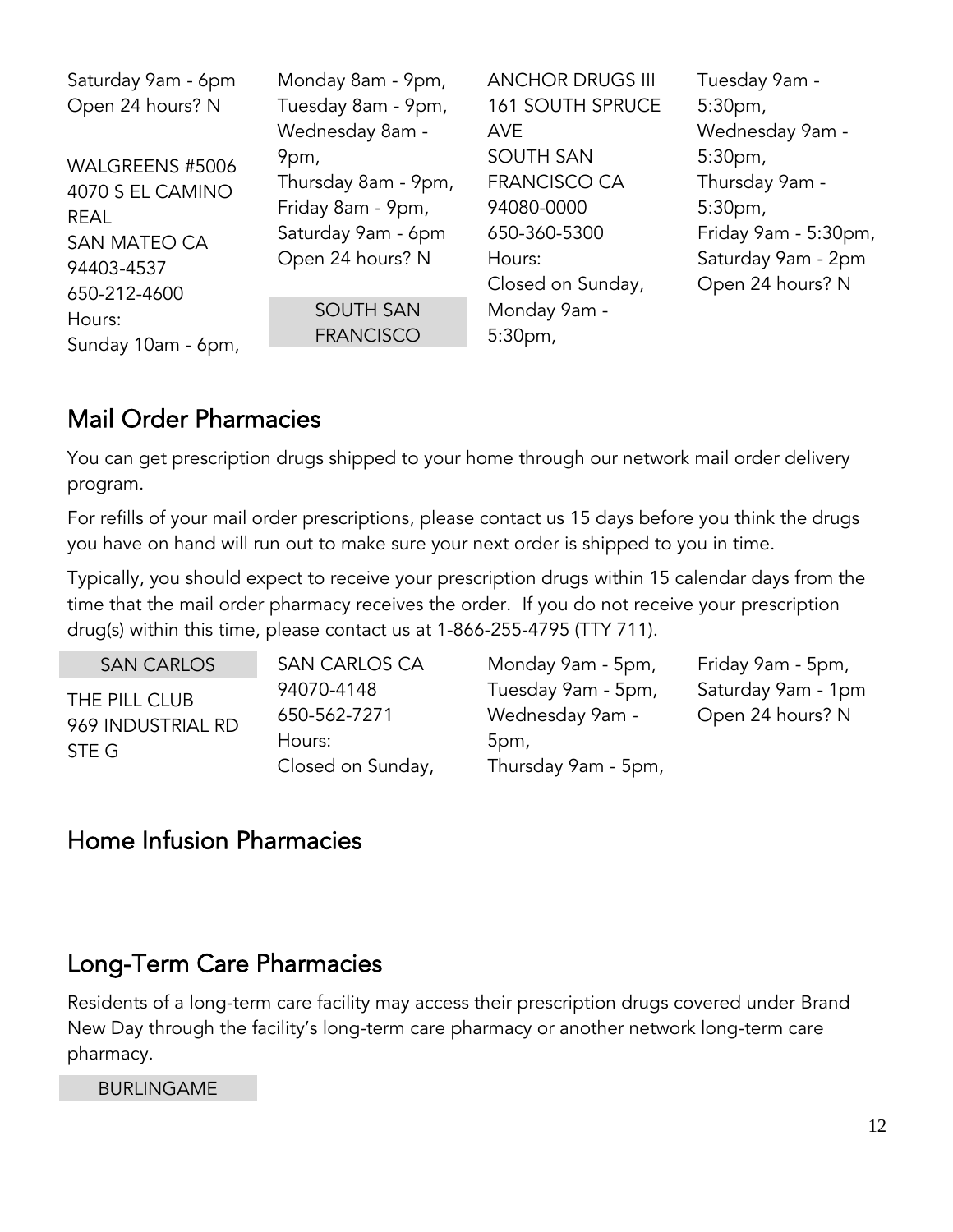PMC PHARMACY 843 MALCOLM RD BURLINGAME CA 94010-1406 650-239-5282 Hours: Closed on Sunday, Monday 10am - 6pm, Tuesday 10am - 6pm, Wednesday 10am - 6pm, Thursday 10am - 6pm, Friday 10am - 6pm, Saturday 10am - 1:30pm Open 24 hours? N

#### REDWOOD CITY

BERKSHIRE PHARMACY 11 BERKSHIRE AVE REDWOOD CITY CA 94063-3632 650-216-9800 Hours: Closed on Sunday, Monday 9am - 5:30pm, Tuesday 9am - 5:30pm, Wednesday 9am - 5:30pm, Thursday 9am - 5:30pm,

Friday 9am - 5:30pm, Saturday 10am - 4pm Open 24 hours? N

#### SAN CARLOS

ALPHASCRIPT 420 INDUSTRIAL RD SAN CARLOS CA 94070-6286 800-780-3584 Hours: Closed on Sunday, Monday 7am - 7pm, Tuesday 7am - 7pm, Wednesday 7am - 7pm, Thursday 7am - 7pm, Friday 7am - 7pm, Closed on Saturday Open 24 hours? N

#### SAN MATEO

TEDS VILLAGE PHARMACY INC 29 W 25TH AVE SAN MATEO CA 94403-2236 650-349-1373 Hours: Closed on Sunday, Monday 9am - 6pm, Tuesday 9am - 6pm, Wednesday 9am - 6pm,

Thursday 9am - 6pm, Friday 9am - 6pm, Closed on Saturday Open 24 hours? N

#### SOUTH SAN FRANCISCO

ANCHOR DRUGS III 161 SOUTH SPRUCE AVE SOUTH SAN FRANCISCO CA 94080-0000 650-360-5300 Hours: Closed on Sunday, Monday 9am - 5:30pm, Tuesday 9am - 5:30pm, Wednesday 9am - 5:30pm, Thursday 9am - 5:30pm, Friday 9am - 5:30pm, Saturday 9am - 2pm Open 24 hours? N

CAREKINESIS 401 S CANAL ST SOUTH SAN FRANCISCO CA 94080-4606

415-387-3231 Hours: Closed on Sunday, Monday 9am - 5:30pm, Tuesday 9am - 5:30pm, Wednesday 9am - 5:30pm, Thursday 9am - 5:30pm, Friday 9am - 5:30pm, Saturday 9am - 4pm Open 24 hours? N

#### **CHOICECARE**

PHARMACY INC. 90 SOUTH SPRUCE AVE. SUITE W SOUTH SAN FRANCISCO CA 94080-0000 650-872-2261 Hours: Closed on Sunday, Monday 10am - 5pm, Tuesday 10am - 5pm, Wednesday 10am - 5pm, Thursday 10am - 5pm, Friday 10am - 5pm, Closed on Saturday Open 24 hours? N